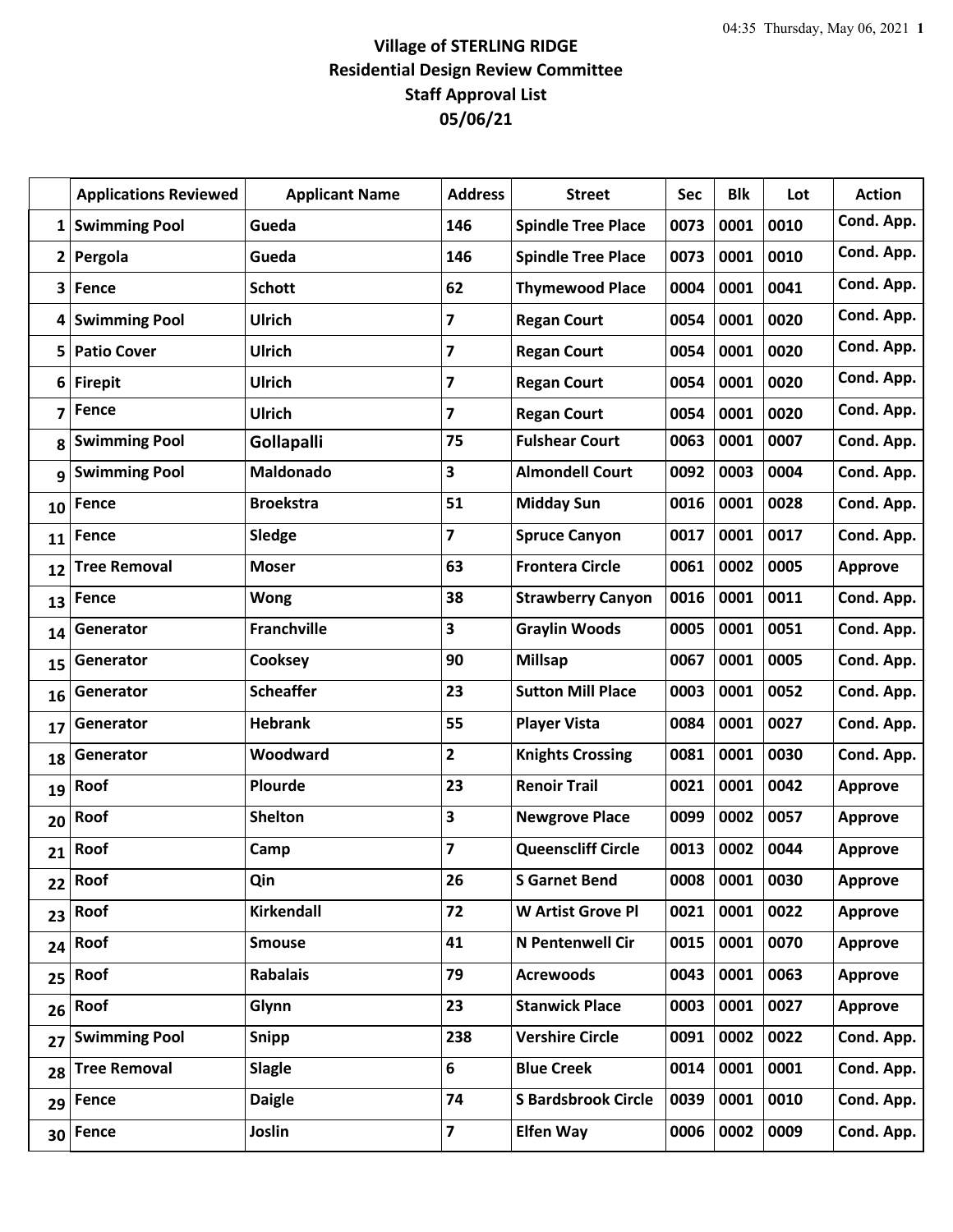| 31 | Fence                  | <b>McDevitt</b>   | 99                      | <b>Vesper Bend Circle</b> | 0030 | 0002 | 0023 | Approve        |
|----|------------------------|-------------------|-------------------------|---------------------------|------|------|------|----------------|
| 32 | <b>Fence</b>           | Solheid           | 34                      | <b>Midday Sun Place</b>   | 0016 | 0001 | 0033 | Cond. App.     |
| 33 | <b>Fence</b>           | Hamza             | 67                      | <b>Majestic Woods Pl</b>  | 0017 | 0001 | 0022 | Cond. App.     |
| 34 | <b>Fence</b>           | <b>Schwartz</b>   | 63                      | <b>Majestic Woods Pl</b>  | 0017 | 0001 | 0021 | Cond. App.     |
| 35 | Fence                  | Gross             | $\overline{\mathbf{z}}$ | <b>N Bantam Woods</b>     | 0006 | 0003 | 0002 | Cond. App.     |
| 36 | <b>Fence</b>           | Urban             | 38                      | <b>Midday Sun Place</b>   | 0016 | 0001 | 0032 | Cond. App.     |
| 37 | <b>Fence</b>           | Hodge             | 19                      | <b>Serenade Pines Pl</b>  | 0027 | 0001 | 0012 | <b>Approve</b> |
| 38 | <b>Windows</b>         | Fedko             | 43                      | <b>Delphenium Place</b>   | 0029 | 0002 | 0052 | <b>Approve</b> |
| 39 | <b>Color Change</b>    | <b>Castellano</b> | 11                      | <b>Glistening Pond Pl</b> | 0043 | 0001 | 0051 | <b>Approve</b> |
| 40 | Generator              | <b>Kalberer</b>   | 122                     | <b>Garnet Bend Place</b>  | 0008 | 0001 | 0006 | Cond. App.     |
| 41 | Generator              | <b>Daulton</b>    | 6                       | <b>Bonny Branch</b>       | 0009 | 0003 | 0002 | Cond. App.     |
| 42 | <b>Tree Removal</b>    | Perez             | 89                      | <b>E Beckonvale Cir</b>   | 0006 | 0002 | 0020 | Cond. App.     |
| 43 | <b>Color Change</b>    | <b>Ternyik</b>    | 63                      | <b>Fair Manor Circle</b>  | 0078 | 0001 | 0016 | <b>Approve</b> |
| 44 | <b>Swimming Pool</b>   | <b>Mosley</b>     | 12                      | <b>Alamito Canyon</b>     | 0089 | 0003 | 0033 | Cond. App.     |
| 45 | <b>Firepit</b>         | <b>Mosley</b>     | 12                      | <b>Alamito Canyon</b>     | 0089 | 0003 | 0033 | Cond. App.     |
| 46 | <b>Patio Cover</b>     | Raymer            | 20                      | <b>Alamito Canyon</b>     | 0089 | 0003 | 0035 | Cond. App.     |
| 47 | Pergola                | Raymer            | 20                      | <b>Alamito Canyon</b>     | 0089 | 0003 | 0035 | Cond. App.     |
| 48 | <b>Summer Kitchen</b>  | Raymer            | 20                      | <b>Alamito Canyon</b>     | 0089 | 0003 | 0035 | Cond. App.     |
| 49 | <b>Paving</b>          | Yarp              | 55                      | <b>Nocturne Woods Pl</b>  | 0044 | 0001 | 0014 | <b>Approve</b> |
| 50 | <b>Color Change</b>    | <b>Staub</b>      | 14                      | <b>Slate Path Place</b>   | 0026 | 0001 | 0024 | <b>Approve</b> |
| 51 | Roof                   | Godstein          | 23                      | <b>Regan Court</b>        | 0054 | 0001 | 0021 | <b>Approve</b> |
| 52 | <b>Swimming Pool</b>   | <b>Sticht</b>     | 38                      | <b>Bryce Branch</b>       | 0034 | 0001 | 0010 | Cond. App.     |
| 53 | <b>Driveway Paving</b> | <b>Campbell</b>   | 19                      | <b>Journal Leaf</b>       | 0007 | 0001 | 0019 | Approve        |
| 54 | <b>Tree Removal</b>    | <b>Sitton</b>     | 51                      | W Old Sterling Cir        | 0003 | 0002 | 0021 | Cond. App.     |
| 55 | <b>Color Change</b>    | <b>Beyer</b>      | 40                      | <b>Pawprint Place</b>     | 0043 | 0001 | 0027 | <b>Approve</b> |
| 56 | Roof                   | <b>Sharkowicz</b> | 22                      | <b>Season's Trace</b>     | 0019 | 0002 | 0003 | <b>Approve</b> |
| 57 | Roof                   | Cloran            | 10                      | <b>Graylin Woods Pl</b>   | 0015 | 0001 | 0058 | <b>Approve</b> |
| 58 | Roof                   | Pustejovsky       | $\overline{2}$          | <b>Heron Hollow</b>       | 0013 | 0002 | 0018 | <b>Approve</b> |
| 59 | Roof                   | Guza              | 83                      | <b>Old Sterling Cir</b>   | 0003 | 0002 | 0014 | Approve        |
| 60 | Roof                   | Fava              | 6                       | <b>Player Oaks Place</b>  | 0072 | 0001 | 0030 | <b>Approve</b> |
| 61 | Roof                   | <b>Stevens</b>    | 26                      | N Bardsbrook Cir          | 0039 | 0003 | 0007 | <b>Approve</b> |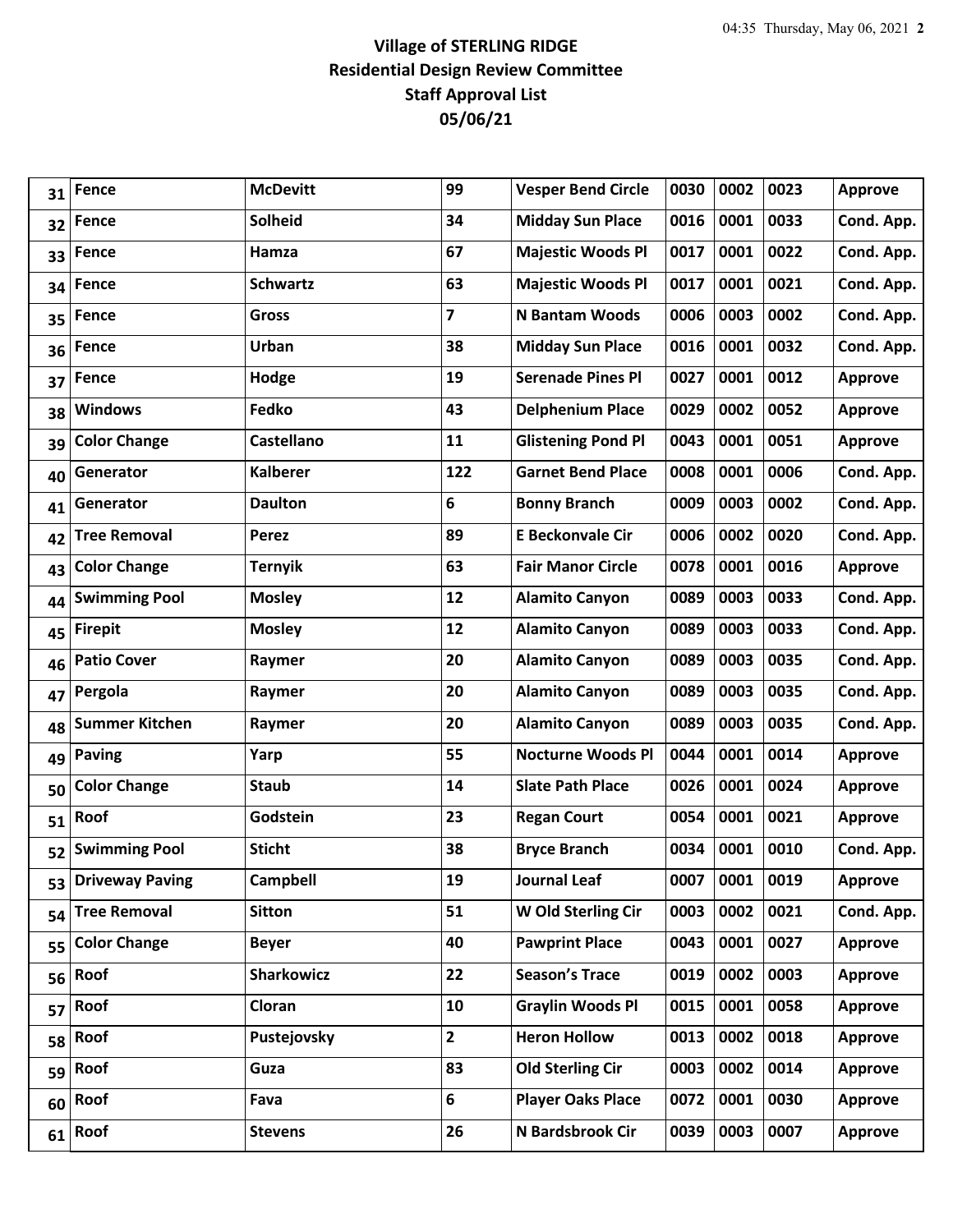| 62 | Roof                  | Venkatmraman         | 134                     | <b>Cezanne Woods</b>      | 0021 | 0001 | 0016 | <b>Approve</b> |
|----|-----------------------|----------------------|-------------------------|---------------------------|------|------|------|----------------|
| 63 | Roof                  | Hall                 | 114                     | <b>S Longsford Circle</b> | 0012 | 0001 | 0012 | <b>Approve</b> |
| 64 | Roof                  | Tran                 | 27                      | <b>Archwyck Circle</b>    | 0042 | 0002 | 0001 | <b>Approve</b> |
| 65 | <b>Summer Kitchen</b> | <b>Thatcher</b>      | 10                      | Middlegate                | 0012 | 0001 | 0041 | Cond. App.     |
| 66 | Patio                 | <b>Thatcher</b>      | 10                      | <b>Middlegate</b>         | 0012 | 0001 | 0041 | <b>Approve</b> |
| 67 | Generator             | <b>Stafford</b>      | 27                      | <b>Sutton Mill</b>        | 0003 | 0001 | 0053 | Cond. App.     |
| 68 | Generator             | Soundy               | 233                     | <b>Hearthshire Circle</b> | 0099 | 0002 | 0065 | Cond. App.     |
| 69 | Generator             | Wilson               | 143                     | <b>Bloomhill Place</b>    | 0089 | 0003 | 0004 | Cond. App.     |
| 70 | Fence                 | <b>Diaz</b>          | 63                      | <b>Rhapsody Bend</b>      | 0027 | 0001 | 0048 | Cond. App.     |
| 71 | Generator             | Elchelberger         | 26                      | <b>Angel Dove Place</b>   | 0006 | 0003 | 0029 | Cond. App.     |
| 72 | Generator             | <b>Liss</b>          | 38                      | <b>Delphinium Place</b>   | 0029 | 0002 | 0068 | Cond. App.     |
| 73 | Pergola               | <b>Sasser</b>        | 155                     | <b>Hawkhurst Circle</b>   | 0093 | 0002 | 0024 | <b>Approve</b> |
| 74 | <b>Fence</b>          | <b>Bowman</b>        | 23                      | <b>Cordella Place</b>     | 0049 | 0001 | 0030 | Cond. App.     |
| 75 | Fence                 | <b>Aschenbrenner</b> | 46                      | <b>Matisse Meadow</b>     | 0037 | 0001 | 0033 | Cond. App.     |
| 76 | <b>Fence Stain</b>    | Aschenbrenner        | 46                      | <b>Matisse Meadow</b>     | 0037 | 0001 | 0033 | <b>Approve</b> |
| 77 | <b>Storage Shed</b>   | <b>Emmons</b>        | 50                      | W Old Sterling Cir        | 0003 | 0001 | 0075 | Cond. App.     |
| 78 | <b>Swimming Pool</b>  | <b>Buffman</b>       | 31                      | <b>Poplar Pine Place</b>  | 0011 | 0003 | 0048 | Cond. App.     |
| 79 | <b>Swimming Pool</b>  | Oleynikov            | 51                      | <b>Hearthshire Circle</b> | 0099 | 0002 | 0009 | Cond. App.     |
| 80 | Patio                 | Gil                  | 23                      | <b>Snow Woods Place</b>   | 0001 | 0003 | 0048 | <b>Approve</b> |
| 81 | Generator             | Jones                | 91                      | <b>Bardsbrook Circle</b>  | 0039 | 0002 | 0005 | Cond. App.     |
| 82 | Generator             | <b>McHugh</b>        | 59                      | <b>Queenscliff Place</b>  | 0013 | 0002 | 0033 | Cond. App.     |
| 83 | Generator             | Cohen                | 15                      | <b>Caulfield Court</b>    | 0040 | 0001 | 0004 | Cond. App.     |
| 84 | Generator             | Rhame                | 18                      | <b>Pine Lodge Ct</b>      | 0018 | 0001 | 0045 | Cond. App.     |
| 85 | Generator             | Castellano           | 10                      | <b>Pirouette Place</b>    | 0049 | 0001 | 0028 | Cond. App.     |
| 86 | Generator             | <b>Minervin</b>      | 59                      | <b>Loftwood Circle</b>    | 0077 | 0004 | 0019 | Cond. App.     |
| 87 | Generator             | Schneider            | 43                      | <b>Black Knight</b>       | 0077 | 0003 | 0008 | Cond. App.     |
| 88 | Pergola               | <b>Hastert</b>       | 15                      | <b>Heather Bank</b>       | 0006 | 0001 | 0029 | Cond. App.     |
| 89 | Patio                 | <b>Hastert</b>       | 15                      | <b>Heather Bank</b>       | 0006 | 0001 | 0029 | <b>Approve</b> |
| 90 | Patio                 | Romanski             | $\overline{\mathbf{z}}$ | <b>Viola Bloom</b>        | 0024 | 0001 | 0017 | Approve        |
| 91 | Fence                 | Roegelein            | 63                      | <b>Shale Creek Circle</b> | 0020 | 0001 | 0038 | <b>Approve</b> |
| 92 | <b>Summer Kitchen</b> | <b>Spencer</b>       | $\overline{2}$          | <b>Spring Brook</b>       | 0002 | 0001 | 0027 | Cond. App.     |